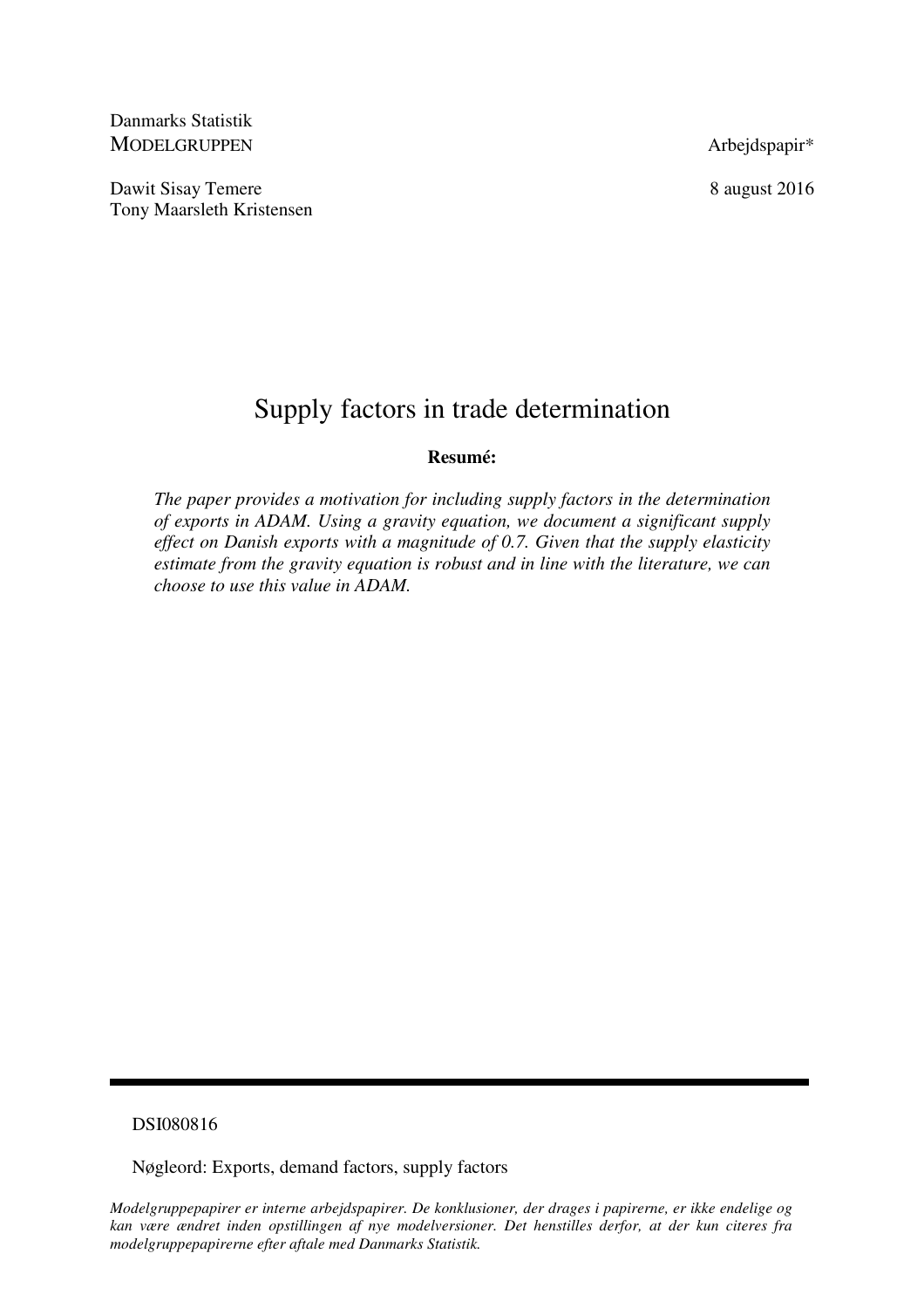## **1. Introduction**

Empirical modelling of international trade flows is dominated by a standard workhorse model where the volume of imports (exports) are related to domestic (foreign) income and relative prices. Numerous empirical models have been estimated with notable empirical success. The empirical success has contributed to the lack of renowned interest in other factors determining trade. The estimated income and price elasticities vary among different studies owing to differences in the countries considered, the time periods covered, the commodities modeled, the methodologies used and whether or not additional explanatory variables are included. $<sup>1</sup>$ </sup>

The standard model tells us that a country with favorable domestic growth experiences a trade deficit through higher imports, a corresponding offset through higher exports requires that country to cut the relative price of its exports in order to be able to sell its expanding exports. This implication of the standard model has been subjected to a number of critics. The strong objection comes from Krugman (1989). Krugman's observation is based on the earliest and most well-known finding of Houthakker and Magee (1969). Houthakker and Magee estimated income elasticities of imports and exports for a number of industrial countries and found large differences among countries in their income elasticities. They estimated a high income elasticity of demand for exports and low income elasticity of demand for import for Japan, and they found the reverse for US and UK. In their sample Japan was the fastest growing country and US and UK were the slowest growing countries. The close correspondence between estimated income elasticities for exports and real domestic growth suggests some form of misspecification in the standard trade equations.

According to Krugman this difference in income elasticities is not a coincidence rather it is an empirical regularity. Fast-growing countries face a high income elasticity of demand for their exports and low income elasticity of demand for their imports, i.e. there is a positive relationship between growth rates and the ratio between export and import income elasticities, which is known as the 45-degree rule. Japanese exports grew without a corresponding decline in the terms of trade, neither did the UK experienced an appreciation of its currency.

Krugman relates the 45-degree rule to the new theory of trade where similar countries trade because of increasing returns and not comparative advantage. Fast growing countries expand their share of the world market by *expanding the range of goods* they produce (not by reducing prices), and as product varieties expand the demand curve for its exports shifts outward resulting in a favorable income elasticity for exports that leads to expansion of the economy without corresponding deprecation of the real exchange rate. There is a supply side element in the apparent difference in demand that countries face.

 $\overline{a}$ 

<sup>1</sup>For a review of the literature, see for example Hooper and Mann (1989), Hooper, Johnson and Marquez (2000), Gagnon (2007) and Imbs and Mejean (2015).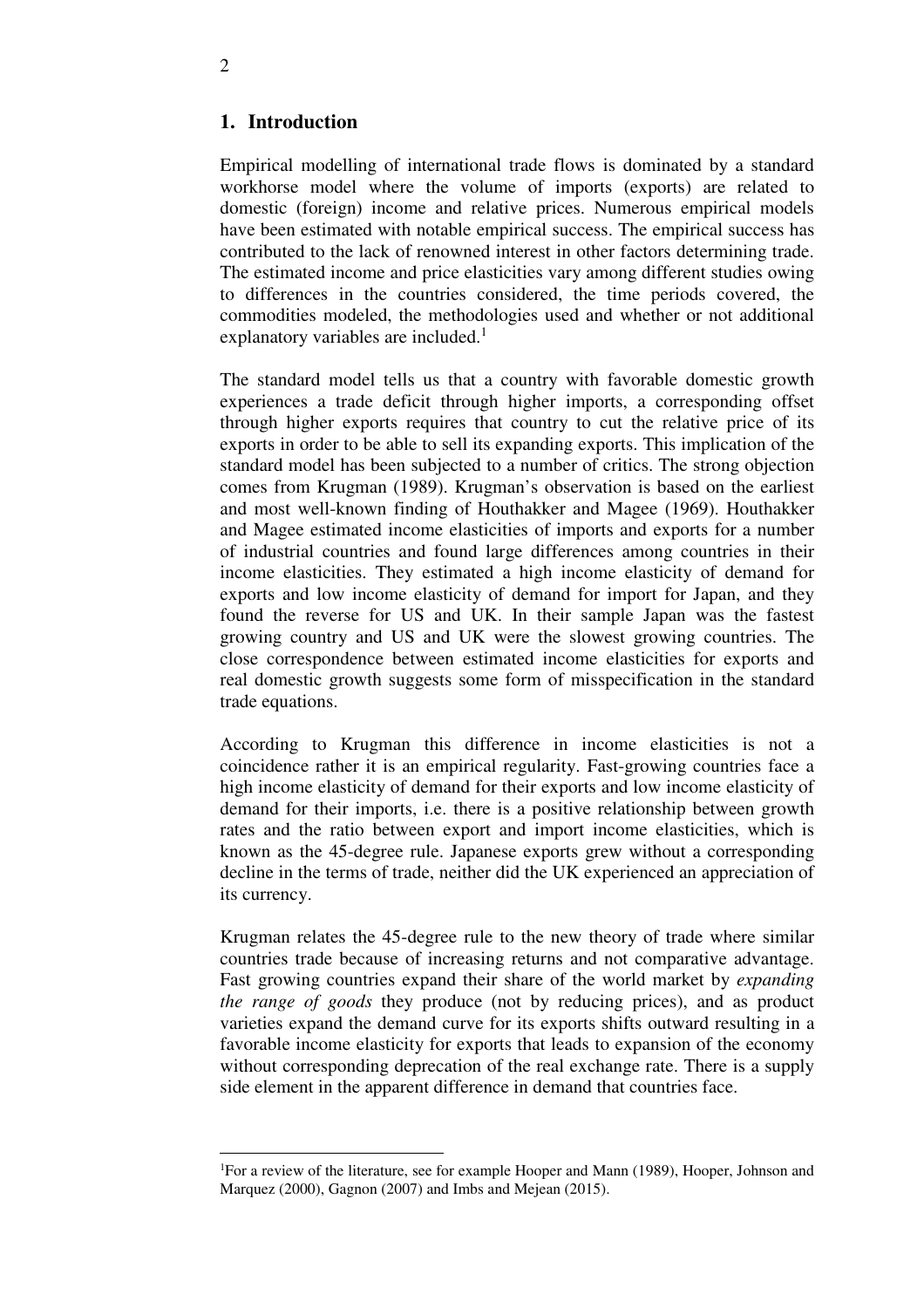The empirical study that followed have mixed findings. Schatz (1989) declares Houthakker and Magee's finding fragile. By excluding Japan, UK and US from the sample, he shows that the  $R^2$  shrinks to 0.05 from 0.75. Ghatak and Price (1996), as cited in Wu (2005), document the absence of such relationship between growth and income elasticities for 9 East Asian economies. On the contrary, Caporale and Chui (1999) using a cointegration analysis for 21 countries for the period 1960-1992 found evidence for the 45-degree rule. Wu (2005) provides a theoretical justification and empirical support for the 45 degree rule.

Feenstra (1994), on the other hand, relates the high income elasticity of demand for US imports to measurement errors in import price indices. Conventional price indices do not capture the increasing varieties of US imports and the associated decrease in aggregate prices. Feenstra provides a way of incorporating new varieties in the construction of aggregate prices, he shows that the corrected indices are able to account for part of the high import elasticity in US imports.

Constructing price indices that account for changes in the product mix is costly, Feenstra applies it to a narrow definition of 6 import groups. Other studies focus on adding additional explanatory variables to the standard workhorse model to account for supply effects. The sign and size of such variables is not clear, Mann and Plück (2007) provide a review of such studies.

The earliest of such studies comes from Sato (1977). Sato used manufacturing capacity in the exporting countries as a proxy for supply effects and found significant effects. Helkie and Hooper (1988) augment the standard model by the ratio of home to foreign productive capital stocks to capture exporters' increased capacity to supply more new products to the U.S. market. They were able to significantly reduce the gap between export and import demand elasticities for US. Mann and Plück (2007) document the insignificance of this additional variable in estimations using more recent data. Marquez (2002) uses Feenstra's approach to construct price variables and includes a relative capital stock term as in Helkie and Hooper, his estimation reduced the income elasticity for imports. Marquez also used immigration to the US as a proxy for US consumers taste for varieties from abroad. His estimation reduces the income elasticities for imports.

Bayoumi (1999) run pooled bilateral time-series regression on 21 industrial countries and includes exporters' GDP to capture supply effects. He finds an elasticity of 0.8 on domestic output. The coefficient on exporter's output increases with increasing lags indicating that it is potential growth, not shortterm fluctuations in growth, that determines exporters' capacity to supply varieties. Gagnon (2003, 2007, 2008) builds on Bayoumi and uses potential output growth of the exporting country to account for supply effects. He estimates a coefficient approximately half the magnitude of the estimated import income elasticity of 1.5. Including supply factors reduces the coefficient on income elasticity for US imports, but his results for exports are less robust. Mann and Plück (2007) modeled US trade flows by using a disaggregated bilateral data, they augment the standard demand equation with alternative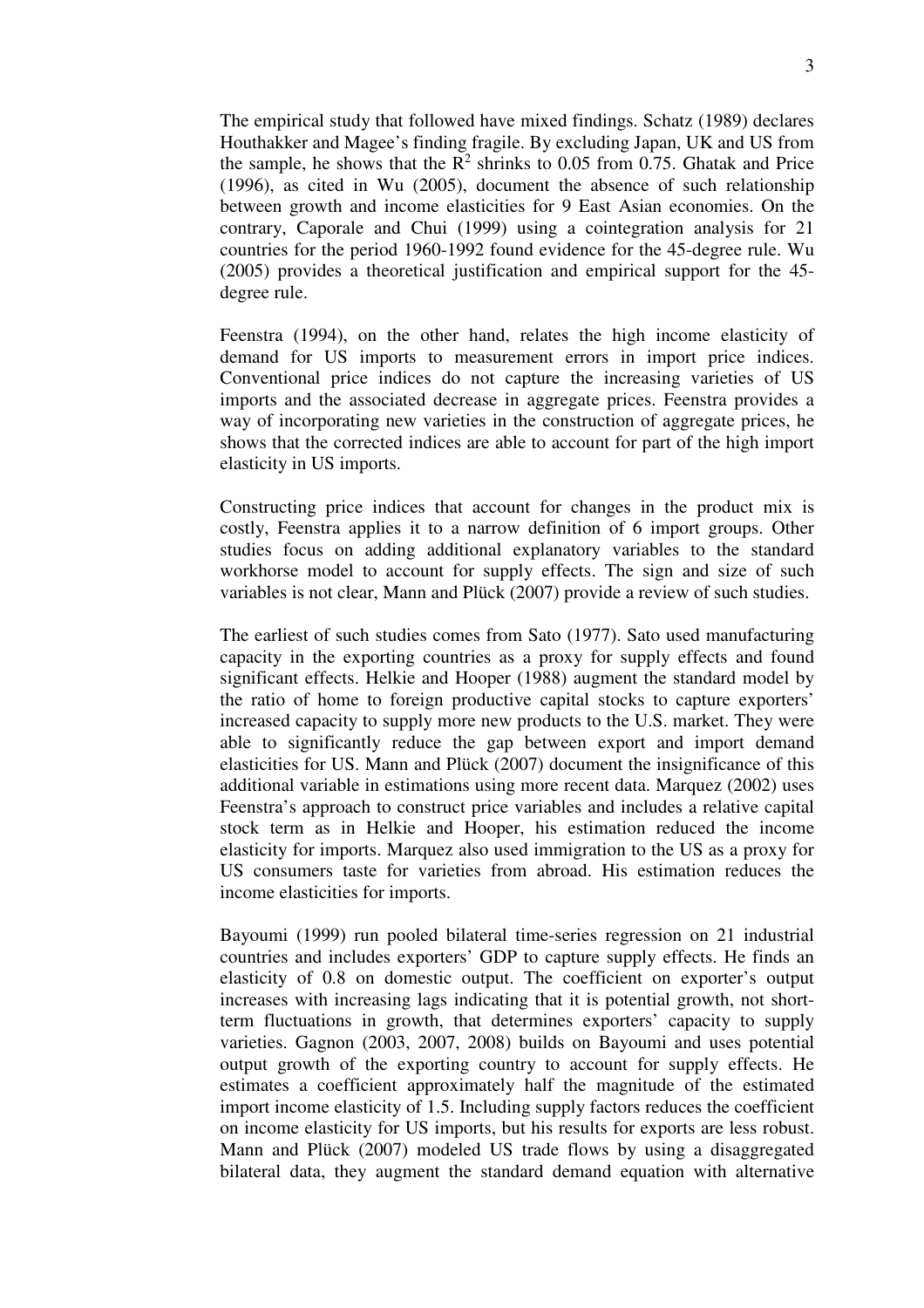measures of global supply and variety and found evidence for supply effects.<sup>2</sup> In the rest of the paper, we present a gravity model for Danish exports which has long recognized the role of supply factors in the determination of trade.

#### **2. Gravity equation**

The gravity approach, introduced first in Tinbergen (1962), relates bilateral trade flows to incomes of the exporting country (supply effect), incomes of the importing country (demand effect), distance and contiguities. It is one of the most widely used and more rewarding empirical model in international economics, we apply this model for Danish exports without further motivation, cf. Anderson (1979) and Anderson and van Wincoop (2003) for a theoretical derivation of the model. The standard gravity model takes the form:

$$
log(E_{jt}) = \alpha + c_i + \beta_1 \cdot log(Y_t) + \beta_2 \cdot log(Y_{jt})
$$
  
+  $\beta_3 \cdot log(Dist_j) + \sum_k \gamma_k \cdot Dum_k + \epsilon_{jt}$   
 $t = 1, 2, ..., T \& j = 1, 2, ..., N$  (1)

| Where $E_{it}$ |                 | panish exports to $j$ in value             |
|----------------|-----------------|--------------------------------------------|
|                | $Y_{t}$         | Danish GDP                                 |
|                | $Y_{it}$        | partner $j$ 's GDP                         |
|                |                 | $Dist_{it}$ distance between Denmark and j |
|                | $Dum_k$         | list of control dummies                    |
|                | $C_i$           | time invariant unobserved effect           |
|                | $\epsilon_{it}$ | error term                                 |

The use of panel dataset allows us to estimate the coefficients of interest more precisely.<sup>3</sup> Different studies use per capita income of the exporting and importing countries together with either aggregate income or population size to capture purchasing power and size effects separately. For simplicity, here we use income only. The income elasticities are expected to lie between 0 and 1, the coefficient on distance is expected to be negative, as the further apart *j* is from Denmark the less will be trade between the two. There are various ways of estimating (1), pooled OLS, Fixed Effect (FE) and Random Effect (RE) are the most common ones. The techniques in general differ in their treatment of the unobserved effect  $c_i$ , we do not wish to discuss details here, an interested reader is referred to Wooldridge (2002). Table 1 presents the estimation result.

<u>.</u>

<sup>2</sup>Further evidence on supply effects can be found in Muscatelli and Antonio (1995), and Muscatelli, Stevenson and Montagna (1995).

<sup>3</sup>The data is obtained from different sources. Nominal bilateral trade flows are taken from Statistics Denmark's *StatBank*; GDP data is from IMF's economic outlook; and the distance measures are taken from Jon Haveman's website:

http://www.macalester.edu/research/economics/PAGE/HAVEMAN/Trade.Resources/Data/Gra vity/dist.txt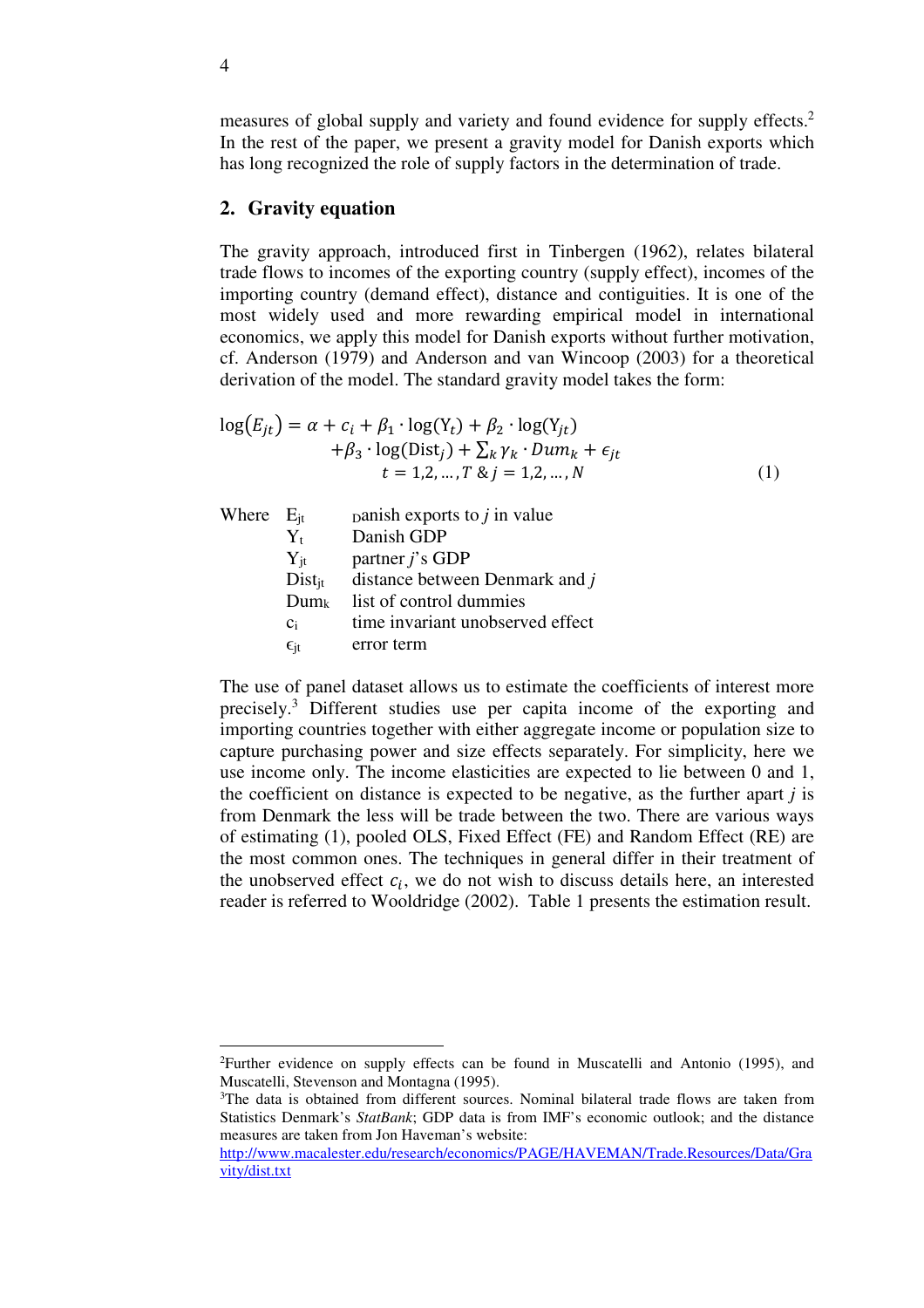| Variable      | <b>OLS</b> | <b>FE</b> | <b>RE</b> |
|---------------|------------|-----------|-----------|
| $log(Y_t)$    | 0.575      | 0.713     | 0.720     |
|               | [5.71]     | [5.03]    | [17.1]    |
| $log(Y_{jt})$ | 0.640      | 0.675     | 0.668     |
|               | [10.3]     | [7.11]    | [24.5]    |
| $log(Dist_i)$ | $-0.792$   |           | $-0.789$  |
|               | $[-8.10]$  |           | $[-9.11]$ |
| Const         | 11.925     |           | 10.635    |
|               | [11.2]     |           | [15.1]    |
| $c_i$         |            |           |           |

**Table 1. Estimation result: dependent variable Danish industrial exports in value** 

No. obs = 1329, N = 43, longest T = 1980-2015, shortest T = 1995-2015; t-values in square bracket. OLS is simple pooled OLS; FE is Fixed Effect model; RE is Random Effect model. The partner countries are: Australia, Austria, Belgium, Germany, Spain, Finland, France, United Kingdom, Greece, Ireland, Island, Italy, Netherland, Portugal, Sweden, United States, Canada, New Zealand, Norway, Japan, Chile, Israel, South Korea, Mexico, Brazil, China, India, Indonesia, Russia, South Africa, Turkey, Poland, Hungary, Czech Republic, Estonia, Slovakia, Slovenia, Romania, Lithuania, Latvia, Bulgaria, Malta, and Cyprus.

The coefficients have the expected sign and are significant. The sum of the two income elasticities is greater than one, indicating that trade grows faster than income. We should not attach much significance to the simple OLS estimate as it does not explicitly model unobserved effects that are very common in panel data. The choice often boils down to FE or RE. If the unobserved effects and the explanatory variables are correlated, the FE model is consistent as it removes the unobserved effect from the outset by subtracting the time averages of the variables in (1) from the original series. If the unobserved effect is uncorrelated with the explanatory variables, the RE model is consistent. Hausman (1978) provides a formal test based on the differences between the RE and FE estimates. However, the estimates are here very close to each other, that makes the distinction between RE and FE irrelevant.

The elasticity on domestic income is the coefficient of interest which is our measure for supply effects. The estimated value is approximately 0.7 based on the FE and RE models. We have experimented with different control dummies, such as dummies for EU countries, BRIICS, Euro, East European countries and time dummies. We found no significant contributions and in some instances the coefficients display the wrong sign, hence we only included dummies for individual effects.

### **3. Conclusion**

The paper provided a review of the literature on the role of supply factors in the determination of trade. We applied the gravity equation for Danish exports that has long recognized the role of both supply and demand factors in the determination of trade flows. Using the gravity approach, we estimated a supply effect close to 0.7, which is in line with the estimates in Bayoumi (1999) and Gagnon (2003, 2007, 2008). Given that a significant supply effect is documented using a gravity approach, we can choose to use these coefficient for modelling supply effects in ADAM.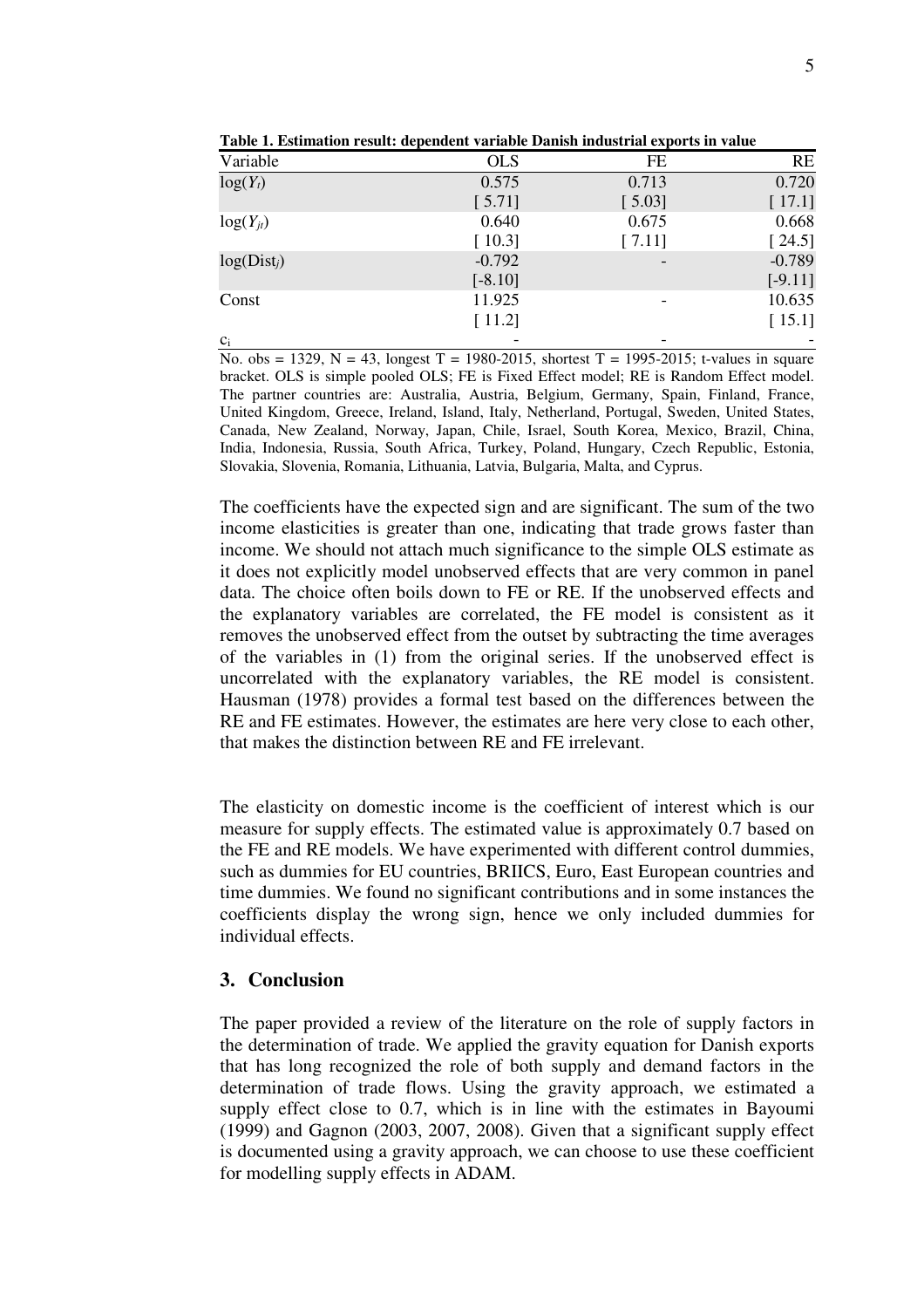## **References**

Anderson, J.E. (1979). A theoretical foundation for the gravity equation. *American Economic Review* 69 (1), 106–116.

Anderson, J.E. and E. van Wincoop (2003): Gravity with Gravitas: A Solution to the Border Puzzle, *The American Economic Review*, vol. 93(1), pp. 170-192, March.

Caporale, G.M. and M.K.F. Chui (1999) Estimating Income and Price Elasticities of Trade in a Cointegration Framework, Review of International economics, Vol. 7 (May), pp. 254-64.

Feenstra, R.C. (1994) New Product Varieties and the Measurement of International Prices, *American Economic Review*, Vol. 84 (March), pp. 157-77.

Gagnon (2003). Long-run supply effects and the elasticities approach to trade. International Finance Discussion Papers no. 754. Washington, DC: Board of Governors of the Federal Reserve System.

Gagnon, J.E. (2007). Productive Capacity, Product Varieties, and the Elasticities Approach to the Trade Balance, *Review of International Economics* 15, 639-59.

Gagnon (2008). Growth-led exports: Is variety the spice of trade? International Finance Discussion Papers no. 822. Washington, DC: Board of Governors of the Federal Reserve System.

Hausman, Jerry A., (1978). "Specification Tests in Econometrics," Econometrica 46, pp. 1251-1272.

Helkie, W.L., and P. Hooper (1988). An empirical analysis of the external deficit, 1980–86. In *External deficits and the dollar, the pit, and the pendulum,*  ed. Ralph C. Bryant, Gerald Holtham, and Peter Hooper, passim. Washington, DC: Brookings Institution.

Hooper, P., K. Johnson and J. Marquez (2000) Trade Elasticities for the G-7 Countries, *Princeton Studies in International Economics* No. 87 August 2000.

Hooper, P and C. Mann (1989) The Emergence and Persistence of the US External Imbalance 1980/87, *Princeton Essays in International Finance* No. 65.

Houthakker, H.S. and S.P. Magee (1969) Income and Price Elasticities in World Trade, *Review of Economics and Statistics*, 51 pp. 111-24.

Krugman (1989) Differences in Income Elasticities and Trends in Real Exchange Rates, *European Economic Review* 33 1031-1054.